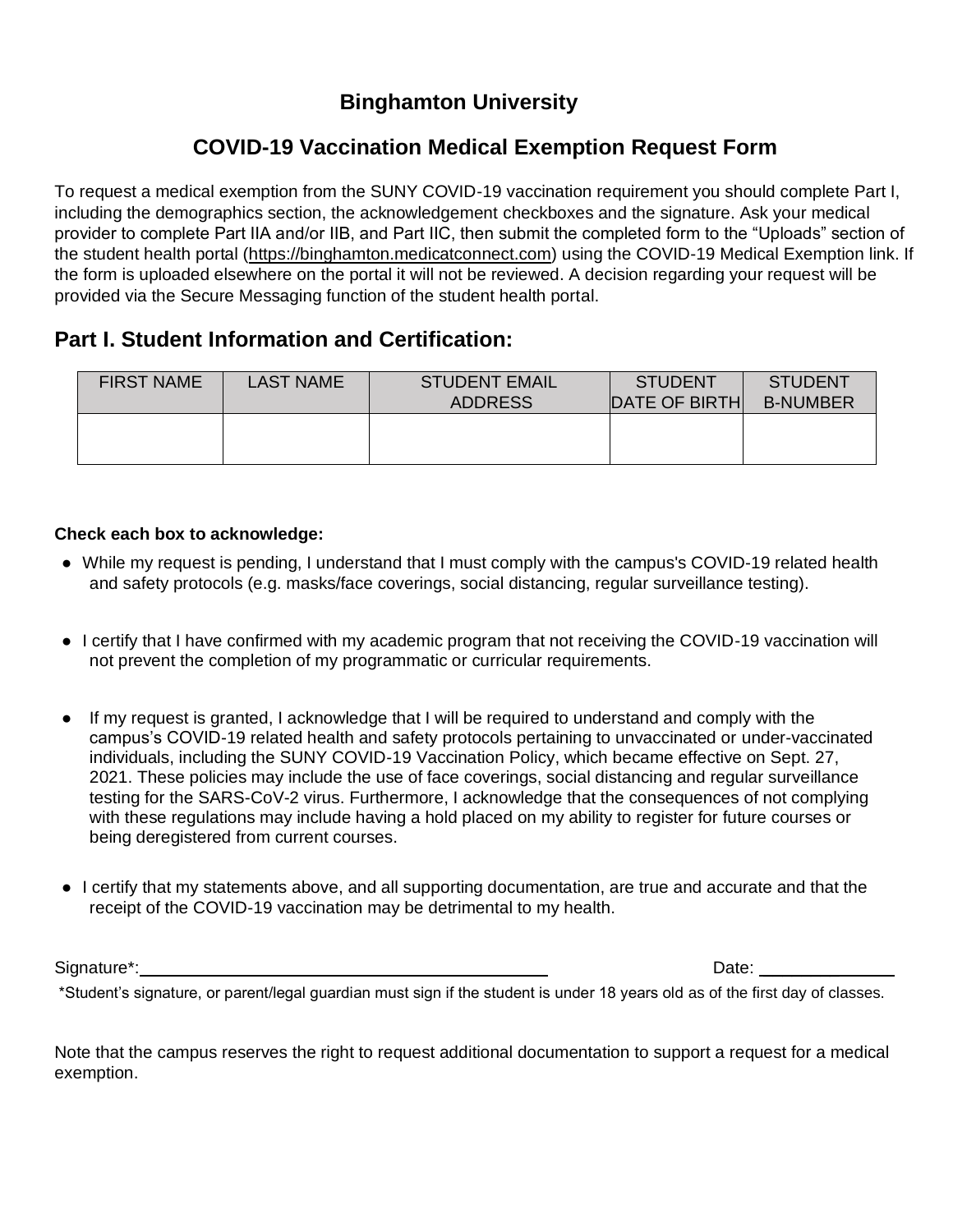## **Part II. Medical Exemption Request (to be completed by medical provider only)**

A licensed medical provider (Physician, Physician's Assistant or Nurse Practitioner) and the requesting student should review the CDC guidance regarding contraindications for COVID-19 vaccines. The provider must complete Section(s) A and/or B and provide their contact information in Section C.

By completing this form the medical provider certifies that all methods of vaccinating against COVID-19 have been fully considered and that the student has the contraindication or diagnosis indicated below that precludes any/all available vaccinations for COVID-19 from being administered. Information about approved medical exemptions for COVID-19 vaccination can be found on the Interim Clinical Considerations webpage of the CDC's COVID-19 website.

#### **Part II Section A: Medical Provider Certification of Contraindication or Precaution**

I certify that my patient (named above) cannot be vaccinated against COVID-19 because of the following contraindication or precaution. Please select which of the medically indicated COVID-19 vaccine contraindications defined by the CDC apply:

- $\Box$  History of a severe allergic reaction (anaphylaxis; progressive urticaria with wheezing, difficulty breathing, or low blood pressure; angioedema affecting the airway; Stevens-Johnson Syndrome) after a previous dose or to a component of a COVID-19 vaccine.
- $\Box$  History of a known diagnosed allergy to a component of the COVID-19 vaccine.
- $\Box$  History of an immediate allergic reaction to any vaccine other than COVID-19 vaccine or to any injectable therapy (i.e. intramuscular, intravenous, or subcutaneous vaccines or therapies [excluding subcutaneous immunotherapy for allergies]).
- $\Box$  People with a history of a non-severe, immediate (onset  $\lt$  4 hours) allergic reaction to a COVID-19 vaccine.

Note that **NONE of the following are considered contraindications** to the COVID-19 vaccine.

- Previous COVID-19 infection.
- Blood test(s) showing evidence of anti-SARS-CoV-2 antibodies.
- Local injection site reactions to previous COVID-19 vaccines (erythema, induration, pruritus, pain).
- Previous mild systemic vaccine side effects to prior COVID-19 vaccines (fever, chills, fatigue, headache, lymphedema, diarrhea, myalgia, arthralgia.
- Vasovagal reaction after receiving a dose of any vaccination.
- **Being an immunocompromised individual or receiving immunosuppressive medications.**
- Autoimmune conditions, including Guillain-Barre Syndrome.
- Alpha-gal Syndrome.
- Pregnancy, undergoing fertility treatment, intention to become pregnant or breast-feeding. (The American College of Obstetricians and Gynecologists, the Society for Maternal-Fetal Medicine and the Society for Reproductive Medicine all strongly recommend COVID-19 vaccination during pregnancy).
- The medical condition of a family member or other person residing in the same household.